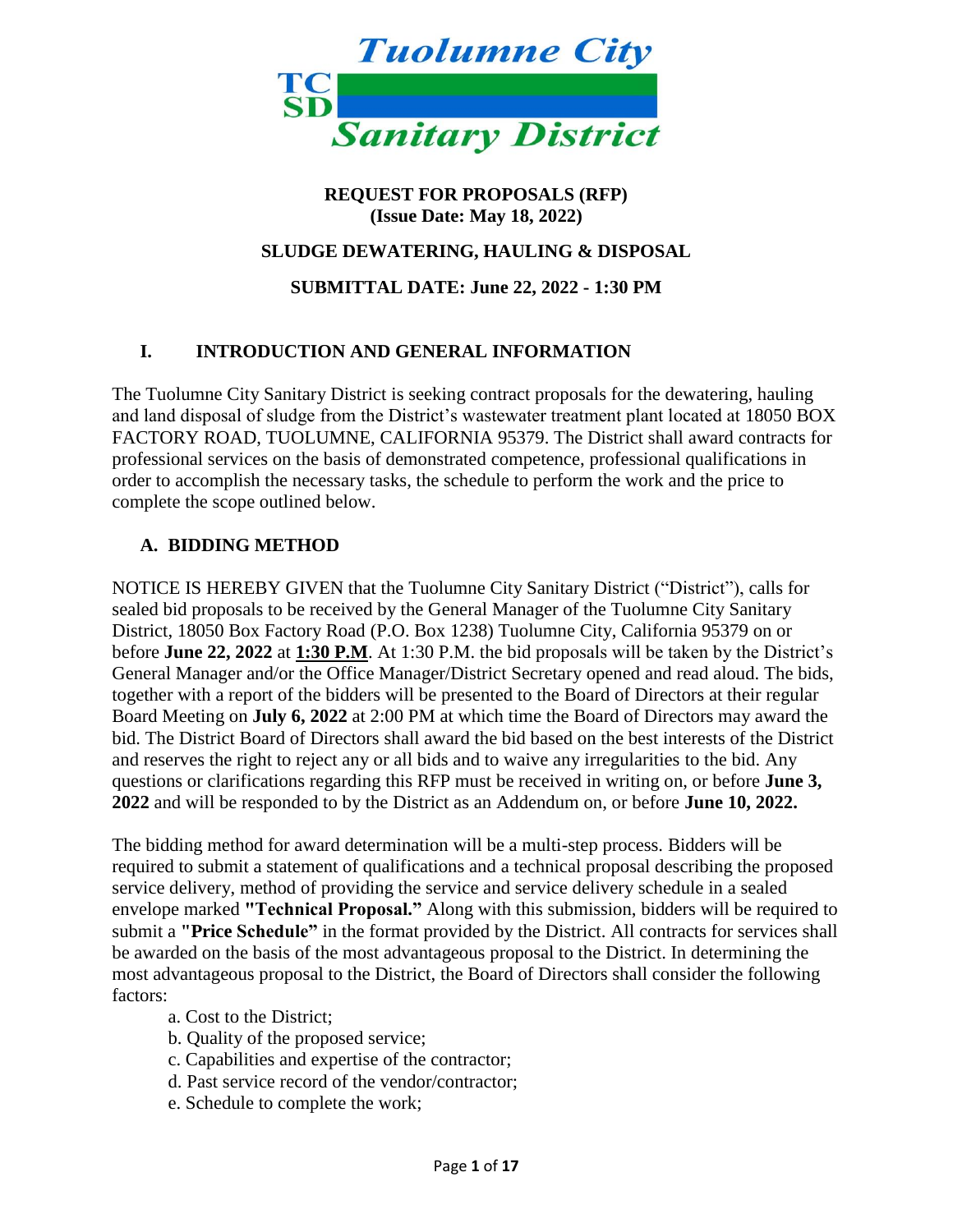f. References from other persons or entities regarding the work record of the vendor/contractor.

# **B. EVALUATION CRITERIA**

Consideration will be given to the following factors:

#### **1. Technical Criteria**

- (a) number and experience of employees assigned to perform the work;
- (b) number of and type of equipment assigned to perform the work;
- (c) schedule of the work to be performed and completion date;
- (d) dewatering capabilities;
- (e) qualifications of subcontractors if any

#### **2. Other Considerations**

- (a) references related to similar work performed for other public and/or private agencies;
- (b) insurance coverage for employees, including liability and workers compensation; required certifications and/or licenses to perform work; and performance bond; and
- (c) the quality of bid proposal submitted, including the completeness of providing the information requested in the RFP.

## **3. Price Schedule**

(a) The price schedule is found on page 17 of 17.

(b) The price schedule is based on the estimated quantity of sludge. Payment shall be based on actual dry tonnage removed.

## **C. CONTACT PERSON**

Questions concerning this RFP, or the treatment facilities should be directed to Ben Kikugawa, Chief Plant Operator at (209) 928-3517 or (209) 694-6163 or Brenda Bonillo, Office Manager/District Secretary at (209) 928-3517.

## **II. SCOPE OF WORK**

## **A. PURPOSE AND BACKGROUND**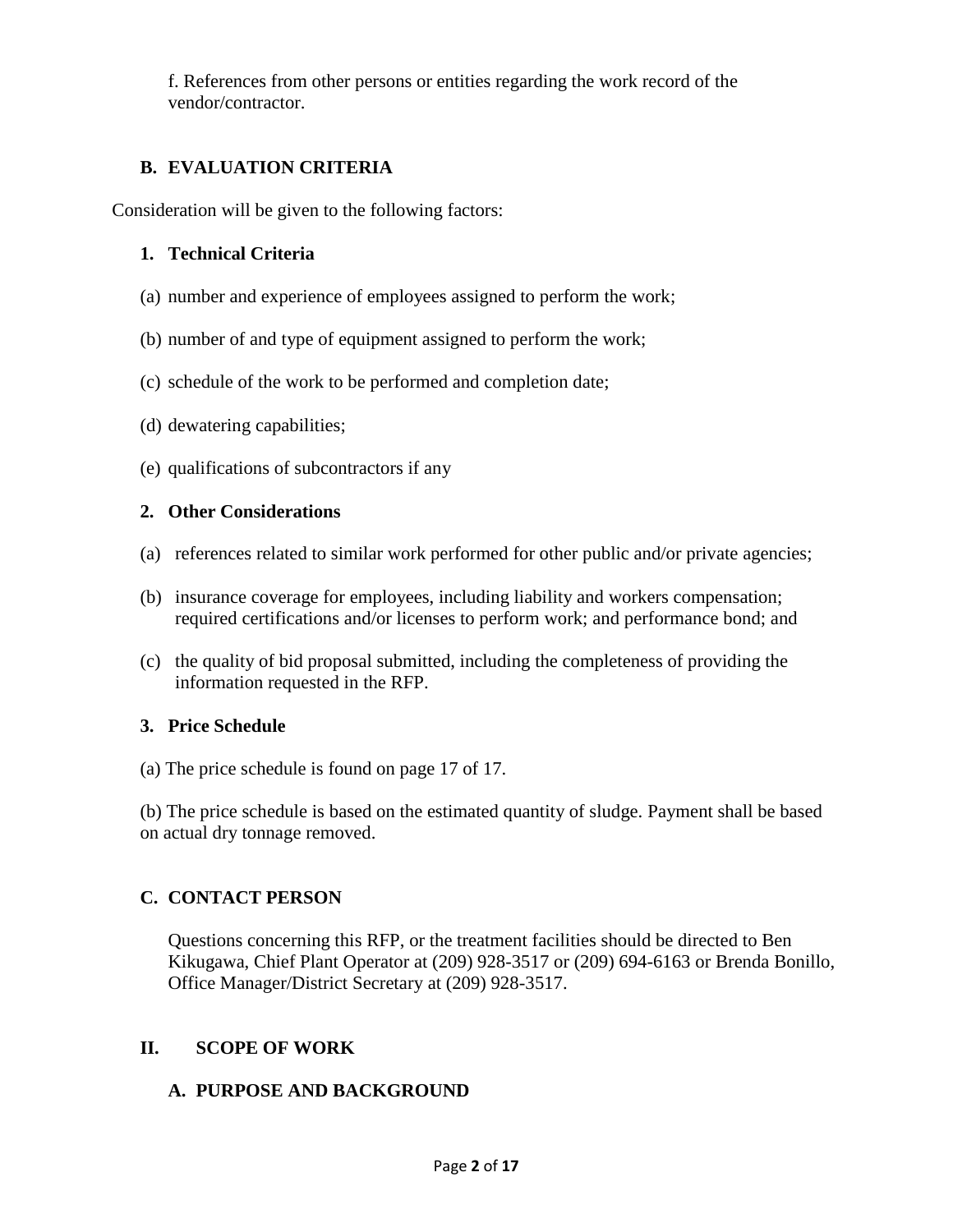Tuolumne City Sanitary District is seeking proposals from qualified companies equipped with a mobile dewatering unit and a mobile power supply to dewater and remove approximately 640,000 gallons of sludge from the treatment plant. The wastewater treatment plant has an average dry weather flow of 163,000 gallons. The treatment process includes activated sludge – extended aeration followed by secondary clarification. Between 1,000 and 2,200 gallons of sludge is wasted daily to a storage lagoon with a capacity of approximately 640,000 gallons. The sludge lagoon is equipped with two large new surface aerators. The aerators were sized to provide homogenized mixing of the sludge during dewatering. The aerators also serve to address odor control and to aid in the further decomposition. When the lagoon reaches full capacity the brush aerators are shut down to allow the solids to settle to the bottom. Once the solids are settled to the bottom staff is able to decant the clear liquid off the surface of the lagoon. Over time the solids build up and the decant volume is less every time. This cycle of filling and decanting has been ongoing since March 2019. The sludge lagoon is nearing maximum capacity and is ready for the sludge to be removed.

The sludge lagoon is a concrete lined, unevenly square-shaped inverted truncated pyramid with dimensions of 166' top, 117' sides, 84' bottom, and a depth of 14'. There has not been an issue with heavy metal testing exceeding maximum contamination levels in previous sludge testing. No testing has taken place since 2019 (past analytical results are available upon written request). The most recent test on Total Suspended Solids showed sludge content at 2.3 percent (2.3%). The sludge is mostly clear of non-sludge debris with minor grit and the possibly of few pinecones at the bottom. The lagoon is plumbed with a sump and dewatering sludge feedline adapted with a six-inch male camlock fitting.

## **B. WORK TO BE PERFORMED**

- A. Permitted hours of operation shall be from 6:30 AM until 8 PM Monday Friday, and weekends by mutual agreement.
- B. Mobilization of bidder's equipment to District site, including obtaining any and all necessary federal, state, county permits.
- C. Connect mobile dewatering unit to contractor provided mobile power supply.
- D. The contractor may connect their mobile dewatering unit to the provided sludge feed line or use their own sludge pump, and dewater approximately 640,000 gallons of sludge.
- E. Sludge shall be pressed to a semisolid state containing no less that fifteen percent (15%) and no more than fifty percent (50%) dry weight solids content.
- F. Decant water shall be pumped to the adjacent concrete lined lagoon (Emergency Overflow Lagoon).
- G. Keep work area clean while minimizing pressed sludge spillage.
- H. Immediately notify TCSD staff of any un-pressed sludge spillage (sludge of any kind shall not enter local storm drain).
- I. Take sludge samples of each load to be hauled offsite in conjunction with District staff.
- E. Select a State permitted landfill, direct land application, or composting facility and comply with their testing requirements for Class-2 biosolids (copies of any tests conducted by bidder shall be provided to the District).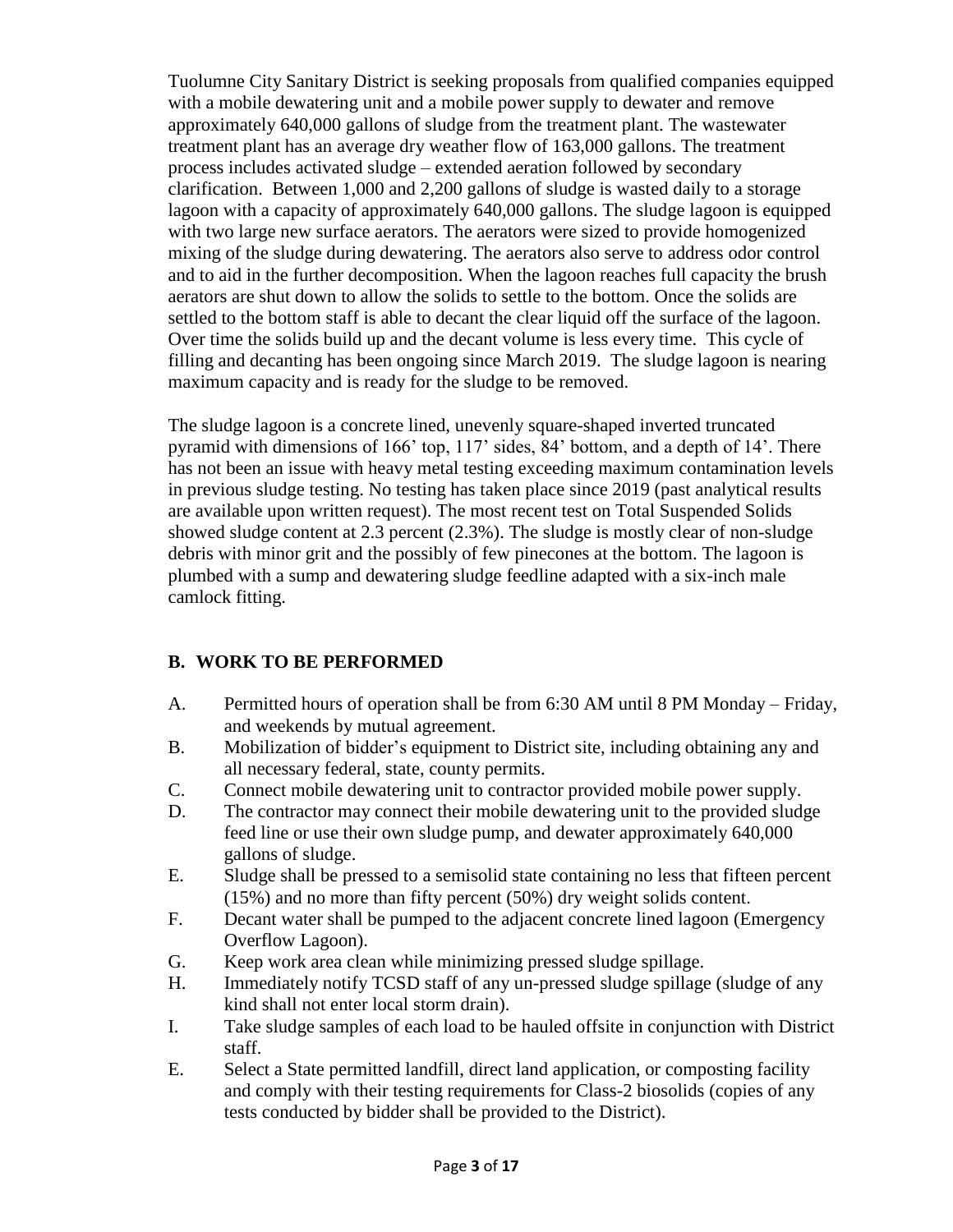- F. Haul all pressed sludge off site by truck (estimated 75 dry tons) to bidder selected landfill or bidder selected direct land application site (copies of each weight ticket by the truckload shall be provided to the District).
- G. Stock loading onsite is not permitted.
- H. Demobilize equipment and remove from District site.
- I. Complete project within 30 calendar days.
- J. The contractor shall submit copies of certified payroll to the District is accordance with Department of Industrial Relations (California state prevailing wages are required for this project).

Critical Path Table

| Issuance of<br><b>RFP</b> | Questions<br>Due | Proposals Due | <b>Bid</b><br>Awarded | Performance<br>Bond, Payment<br>Bond and<br>Certificates of<br><b>Insurance Due</b> | Project<br>Completion<br>(30 Calendar<br>Days) |
|---------------------------|------------------|---------------|-----------------------|-------------------------------------------------------------------------------------|------------------------------------------------|
| May 18, 2022              | June 3, 2022     | June 22, 2022 | July 6, 2022          | July 18, 2022                                                                       | August 18, 2022                                |

# **III. RESPONSE FORMAT**

A bid form is provided in Appendix A. It incorporates the various pieces of work described in the SCOPE OF WORK section of this document. It should be completed for all work for which you would like to be considered. Both Parts I and II of the bid form should be completed and submitted in a sealed envelope. The attached bid form or a reasonable facsimile must be used to submit a bid. Responses not received in the bid format may be considered non-responsive.

**Submit bids to the Office Manager/District Secretary of the Tuolumne City Sanitary District, 18050 Box Factory Road (P.O. Box 1238) Tuolumne, California 95379 on or before June 22, 2022 at 1:30 P.M.**

# **IV. EVALUATION OF SUBMITTED BIDS**

Technical proposals will be evaluated by assigning a score ranging from zero (0) to the maximum score of one hundred (100). A score of 80 (80 percent) is required from this section to qualify your bid for consideration.

# **V. STANDARD SPECIFICATIONS**

# **A. INSTRUCTIONS TO BIDDERS**

1. Acknowledgment of Any Amendments

Bidders shall acknowledge receipt of any amendment to this solicitation by signing and returning the amendment with the proposal, by identifying the amendment date on the bid form, or by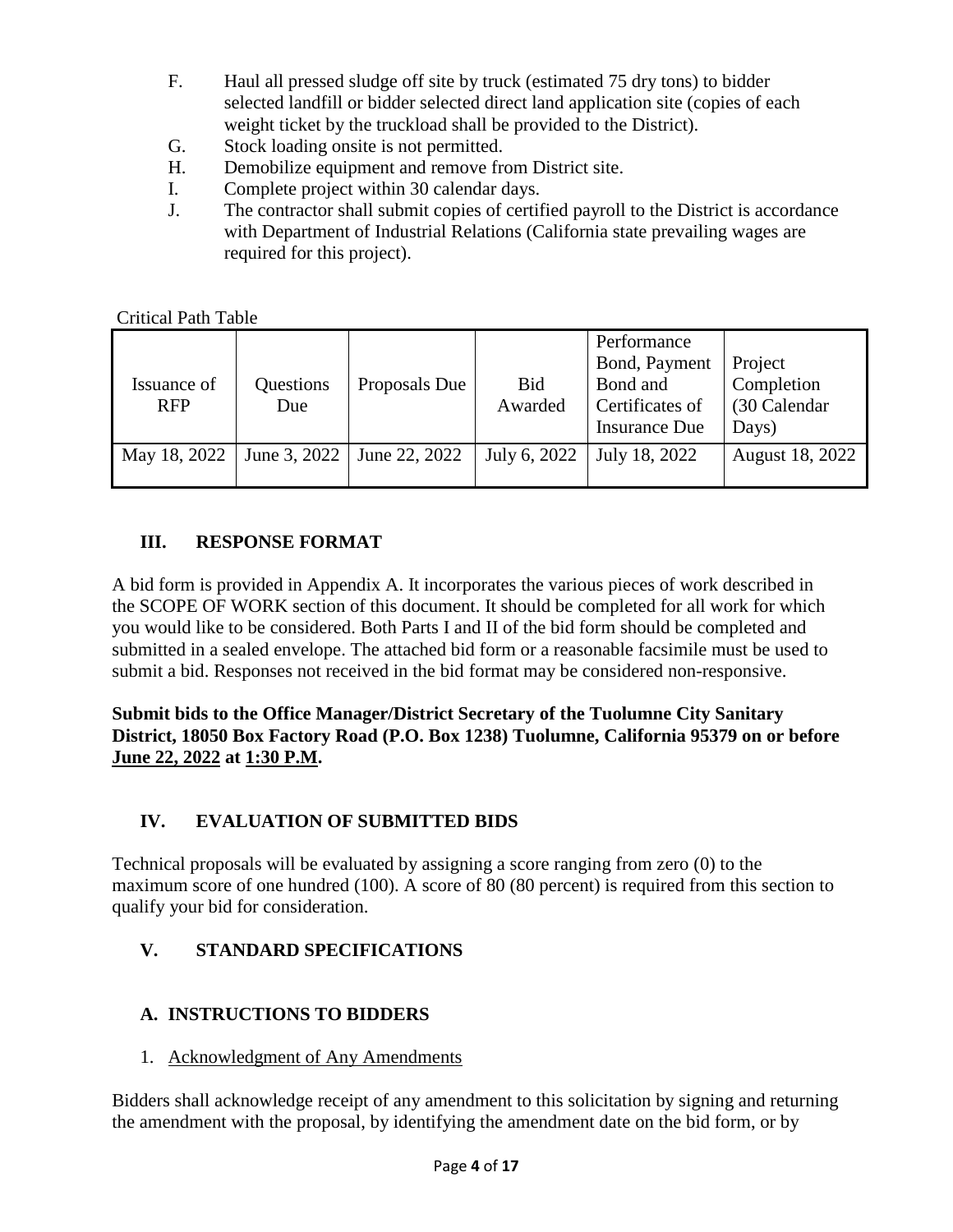letter. The acknowledgment must be received by the District by the time and at the place specified for receipt of bids. Failure to do so will result in proposal being considered nonresponsive.

# 2. Proposal Acceptance Period

Any proposal submitted as a result of the solicitation shall be binding on the bidder for **sixty (60) calendar days** following the proposal opening date. Any proposal for which the bidder specifies a shorter acceptance period may be rejected.

# 3. Proposal Form Submission

The proposal shall be signed and submitted. Both Parts I "Technical Proposal" and II "Price" of the proposal form should be completed as appropriate and submitted in a sealed envelope. The envelope should then be submitted by direct delivery to either of the following address:

UPS, Federal Express, etc.

 Tuolumne City Sanitary District 18050 Box Factory Road Tuolumne, California 95379

Or by United States Postal Service (USPS):

 Tuolumne City Sanitary District P.O. Box 1238 Tuolumne, California 95379

Proposals must be submitted no later than the time and date specified for receipt of proposals. Timely submission of the bid form is the responsibility of the bidder. Proposals received after the specified time shall be rejected and returned to the bidder unopened. The time and date of receipt shall be indicated on the envelope or package by the District's Office Manager/District Secretary of the Board. The District reserves the right to decide, on a case-by-case basis, whether to reject a proposal with modifications or additions as non-responsive.

## 4. Bid Withdrawal

A bidder may withdraw a "Price" bid prior to the time set for the opening of bids by simply making a request in writing to the District; no explanation is required. A bidder may also withdraw a "Price" bid if the District fails to award or issue a notice of intent to award the bid within sixty (60) days after the date fixed for the opening of bids. No bidder who is permitted to withdraw a "Price" bid shall, for compensation, supply any material or labor to or perform any subcontract or other work for the person to whom the contract is awarded or otherwise benefit from the contract. No partial withdrawals of a bid ("Price or Technical") are permitted after the time and date set for the bid opening, only complete withdrawals are permitted.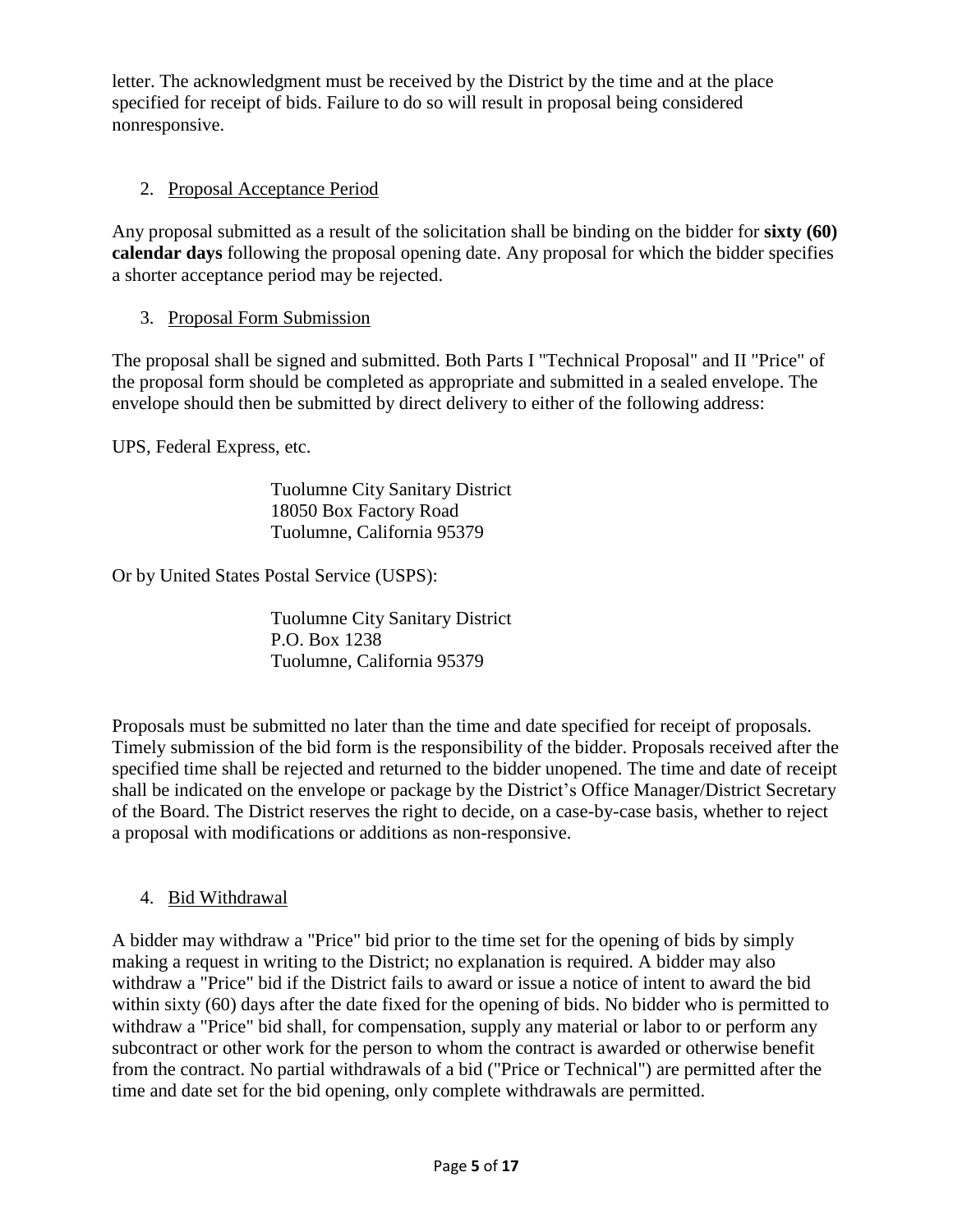5. Certification of Independent Price Determination

The bidder certifies that the prices submitted in response to the solicitation have been arrived at independently and without - for the purpose of restricting competition - any consultation, communication, or agreement with any other bidder or competitor relating to those prices, the intention to submit a bid, or the methods or factors used to calculate the price bid.

# 6. Collusion Among Bidders

Each bidder, by submitting a bid, certifies that it is not a party to any collusive action or any action that may be in violation of the Sherman Antitrust Act. Any or all bids shall be rejected if there is any reason for believing that collusion exists among the bidders. The District may or may not, at its discretion, accept future bids for the same work from participants in such collusion. More than one bid from an individual, firm, partnership, corporation, or association under the same or different name may be rejected. Reasonable grounds for believing that a bidder has interest in more than one bid for the work being bid may result in rejection of all bids in which the bidder is believed to have interest. Nothing in this clause shall preclude a firm acting as a subcontractor to be included as a subcontractor for two or more primary contractors submitting a bid for the work.

## 7. Late Submissions

A proposal received at the place designated in the solicitation for receipt of proposals after the exact time specified for receipt will not be considered.

8. Qualifications of Bidders

See PART I. Technical Response Form.

## **B. General Terms and Conditions**

## 1. Antitrust

By entering into a contract, the contractor conveys, sells, assigns, and transfers to the District all rights, titles, and interest it may now have or hereafter acquire under the antitrust laws of the United States and the State of California that relate to the particular goods or services purchased or acquired by the District under said contract.

2. Applicable Law

The contract shall be governed in all respects by the laws of the State of California and any litigation with respect thereto shall be brought in the courts of the State of California. The contractor and subcontractors shall comply with applicable federal, state, and local laws and regulations.

3. Assignment

The contractor shall not assign, transfer, convey, sublet, or otherwise dispose of any award or any or all of its rights, title, or interest therein, without the prior written consent of the District.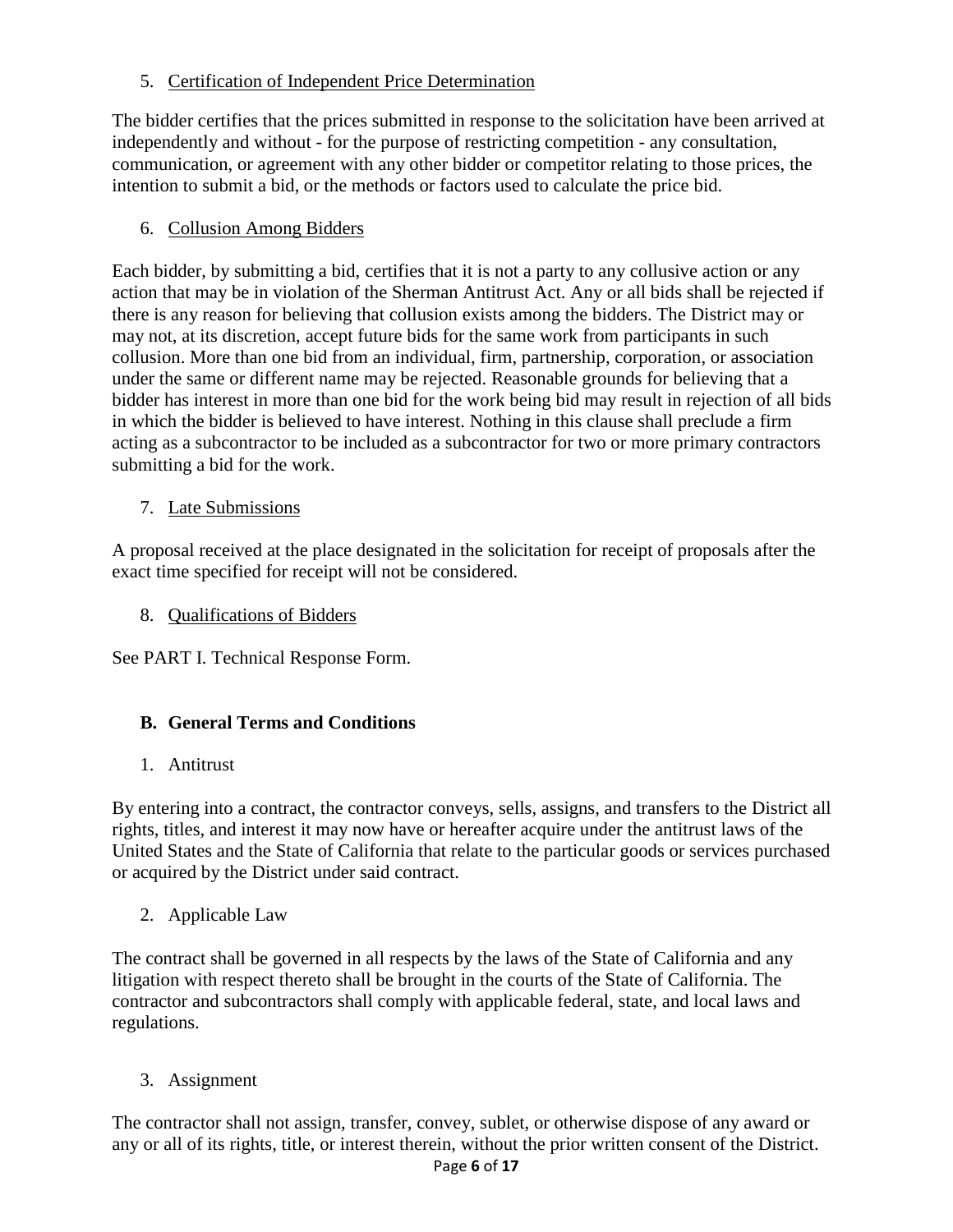# 4. Certificates and Licenses

The contractor shall provide copies of all valid licenses and certificates required for performance of the work. The copies shall be delivered to the District no later than ten (10) days after the contractor receives the notice of award from the District. Current copies of licenses and certificates shall be provided to the District within twenty-four hours of demand at any time during the contract term.

5. Change in Scope of Work

The District may order changes in the work consisting of additions, deletions, or other revisions within the general scope of the contract. No claims may be made by the contractor that the scope of the project or of the contractor's services has been changed, requiring changes to the amount of compensation to the contractor or other adjustments to the contract, unless such changes or adjustments have been made by written amendment to the contract signed by the District and the contractor. If the contractor believes that any particular work is not within the scope of the project, is a material change, or will otherwise require more compensation to the contractor, the contractor must immediately notify the District in writing of this belief. If the District believes that the particular work is within the scope of the contract as written, the contractor will be ordered to and shall continue with the work as charged and at the cost stated for the work within the scope.

6. Failure to Enforce

Failure by the District at any time to enforce the provisions of the contract shall not be construed as a waiver of any such provisions. Such failure to enforce shall not affect the validity of the contract or any part thereof or the right of the District to enforce any provision at any time in accordance with its terms.

7. Force Majeure

The contractor shall not be held responsible for failure to perform the duties and responsibilities imposed by the contract due to legal strikes, fires, riots, rebellions, and acts of God beyond the control of the contractor, unless otherwise specified in the contract.

8. Immigration Reform and Control Act of 1986

The contractor certifies that it does not and will not during the performance of the contract, employ undocumented immigrant workers or otherwise violate the provisions of the Federal Immigration Reform and Control Act of 1986.

9. Indemnification

The contractor covenants to save, defend, hold harmless, and indemnify, the District and all of its officers, departments, agencies, agents, and employees from and against all claims, loss, damage, injury, fines, penalties, and cost including court costs and attorney's fees, charges, liability, and exposure, however caused resulting from, arising out of, or in any way connected with the contractor's negligent performance or nonperformance of the terms of the contract.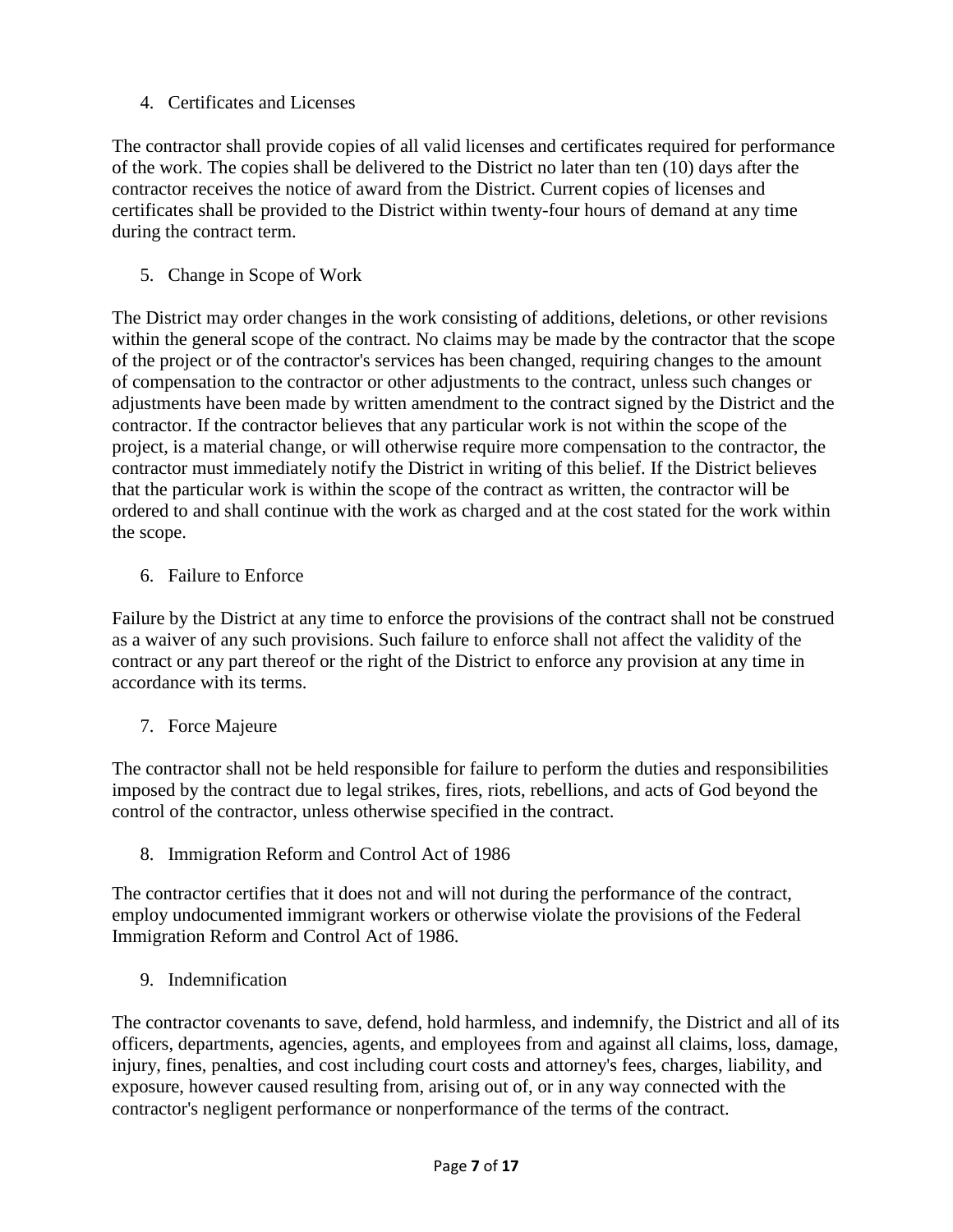### 10. Independent Contractor

The contractor shall be legally considered an independent contractor and neither the contractor nor its employees, nor any subcontractors nor its employees, shall, under any circumstances, be considered employees, servants, or agents of the District. Further, the District shall not provide to the contractor any insurance coverage or other benefits, including Workers Compensation.

11. Non-appropriation

All funds for payment by the District under this contract are subject to the availability of an annual appropriation for this purpose by the District. In the event of non-appropriation of funds by the District for the services provided under the contract, the District will terminate the contract without termination charge or other liability, on the last day of the then-current fiscal year or when the appropriation made for the then-current year for the services covered by this contract is spent, whichever event occurs first. If at any time funds are not appropriated for the continuance of this contract, cancellation shall be accepted by the contractor on thirty days' prior written notice, but failure to give such notice shall be of no effect and the District shall not be obligated under this contract beyond the date of termination.

#### 12. Oral Statements

No oral statement of any person shall modify or otherwise affect the terms, conditions, or specifications stated in this contract. All modifications to the contract must be made in writing by the District.

#### 13. Renewal of Contract

Upon written agreement of both parties, the contract may be renewed by the District for up to a three-year period from the date of award under the same prices, terms, and conditions as in the original contract.

14. Requirements Contract

During the period of the contract, the contractor shall provide all the services described in the contract. The contractor understands and agrees that this is a requirements contract and that the District shall have no obligation to the contractor if no services are required. Any quantities that are included in the scope of work reflect the current expectations of the District for the period of the contract. The amount is only an estimate, and the contractor understands and agrees that the District is under no obligation to the contractor to buy any amount of the services, except those indicated as an estimated amount of dry sludge removal, as a result of having provided this estimate or of having any typical or measurable requirements in the past. The contractor further understands and agrees that the District may require services in an amount less than or in excess of the estimated dry sludge amount and that the quantity actually used, whether in excess of the estimate or less than the estimate, shall not give rise to any claim for compensation other than the total of the unit prices in the contract for the quantity actually used.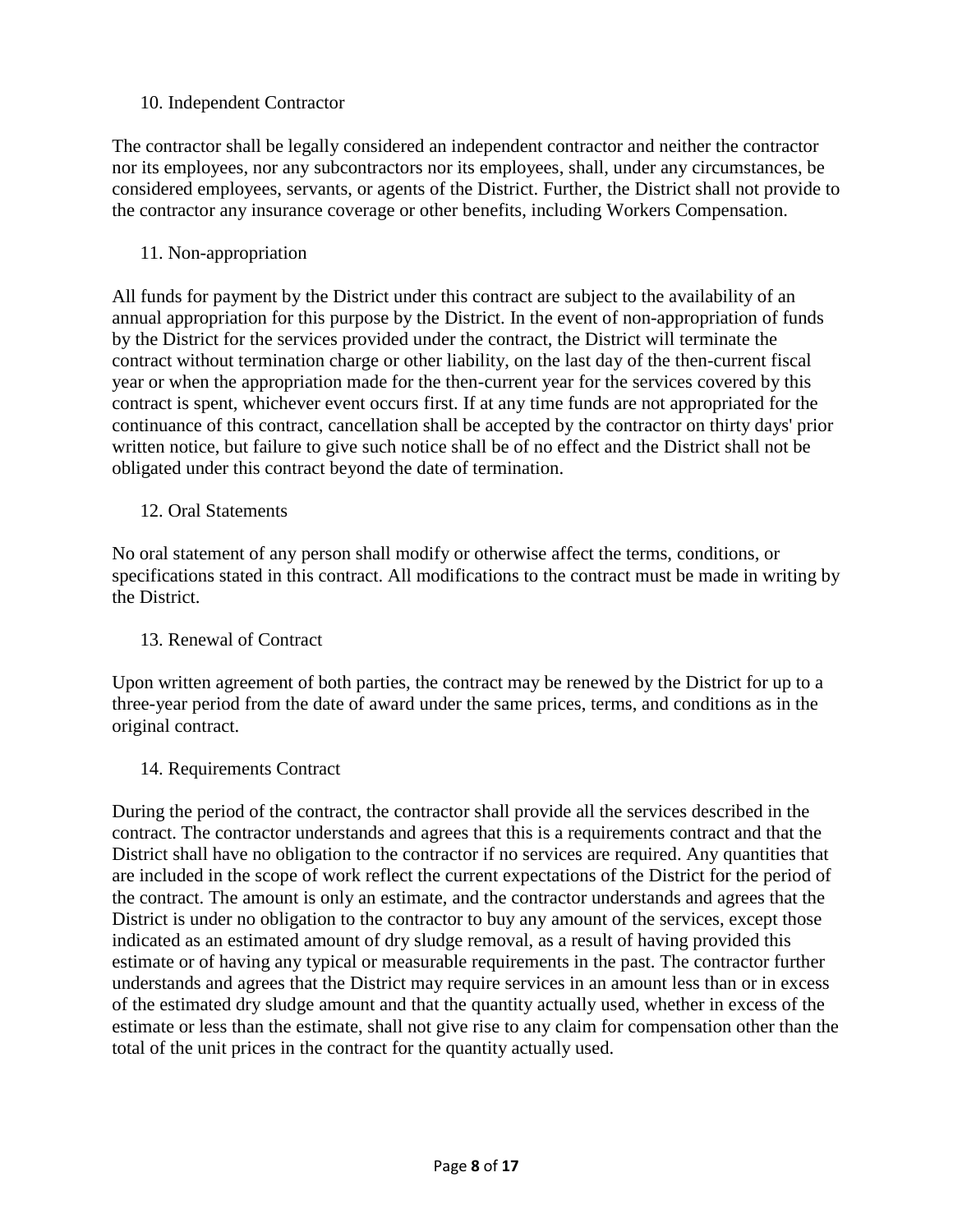## 15. Termination

The District may terminate this Agreement without cause upon giving seven (7) days written notice to Contractor. In the event of such termination, Contractor shall be entitled to any compensation owed for services rendered up to the effective date of termination. After receipt of a notice of termination, except as otherwise directed, the contractor shall stop work on the date of receipt of the notice of termination or other date specified in the notice; place no further orders or subcontracts for materials, services, or facilities except as necessary for completion of such portion of the work not terminated; terminate all vendors and subcontracts; and settle all outstanding liabilities and claims.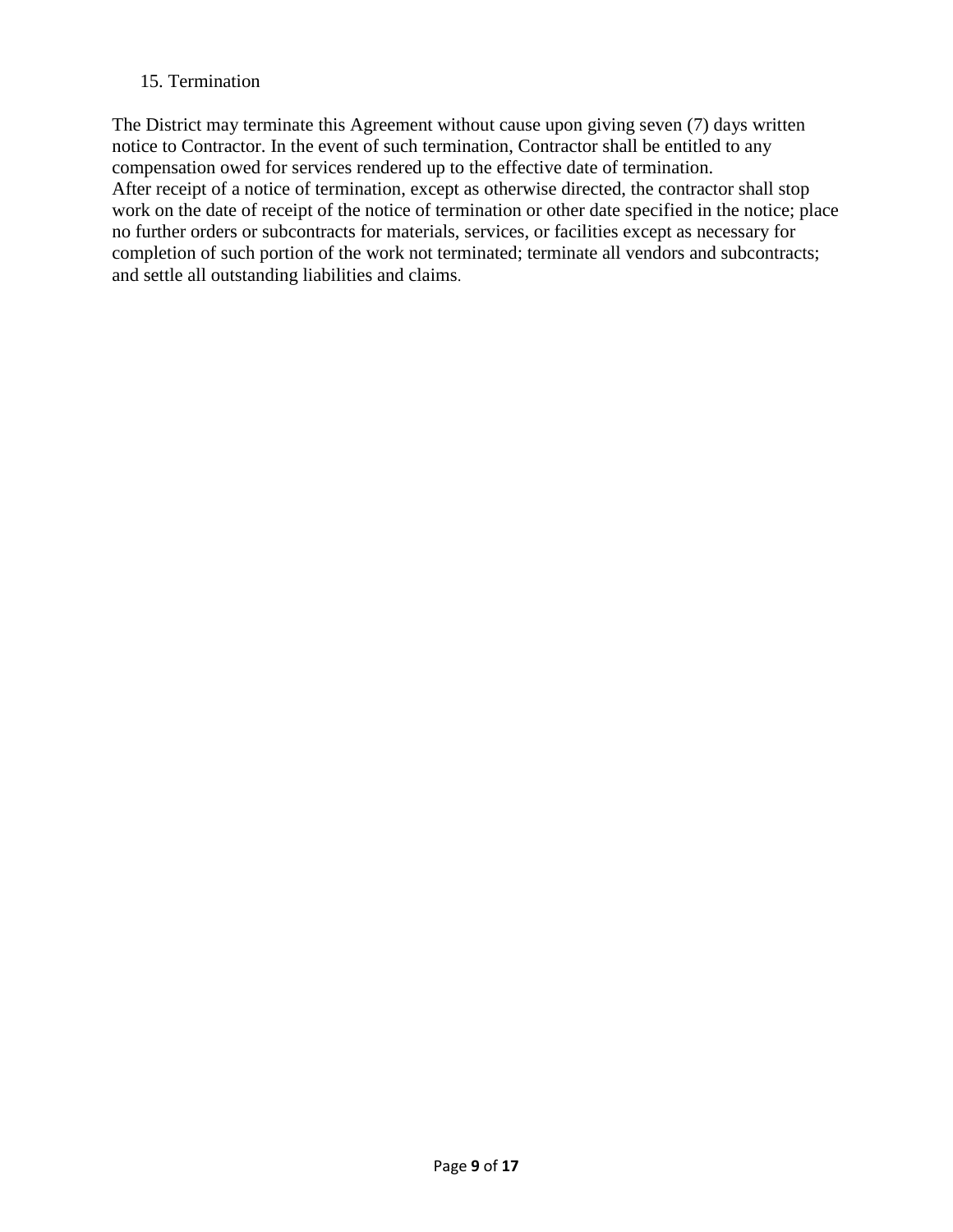## **APPENDIX A**

## **SLUDGE DEWATERING, HAULING & DISPOSAL**

## **PART I. Technical Response Form**

I (we) have read the District's Invitation to Bid for the delivery of *Sludge Dewatering, Hauling and Disposal Services* and fully understand the intent is to award the contract based on the best combination of Technical Score and Price Proposal from those qualified bidders whose Technical Proposal receives a minimum score of 80 or greater. We certify that we have completed the PART I Technical Response Form and submitted it to describe our technical capabilities and costs to perform that work for which we are submitting a bid. We understand that our ability to meet the criteria and provide the required services shall be based on the information provided.

The bidder may be required before the award of any contract to show to the complete satisfaction of the District that it has the necessary facilities, ability, and financial resources to provide the service specified therein in a satisfactory manner. The bidder may also be required to give a past history and references in order to satisfy the District in regard to the bidder's qualifications. The District may make reasonable investigations deemed necessary and proper to determine the ability of the bidder to perform the work, and the bidder shall furnish to the District all information for this purpose that may be requested. The District reserves the right to reject any or all bid(s) if the evidence submitted by, or investigation of, the bidder fails to satisfy the District that the bidder is properly qualified to conduct the obligations of the contract and to complete the work described therein. Evaluation of the bidder's qualifications shall include:

- (a) The ability, capacity, skill, and financial resources to perform the work or provide the service required;
- (b) The ability of the bidder to perform the work or provide the service promptly or within the time specified, without delay or interference;
- (c) The character, integrity, reputation, judgment, experience, and efficiency of the bidder; and
- (d) The quality of performance of previous contracts or services.

| (Name of Bidder) | (Authorized Signature) | (Title) | (Date) |
|------------------|------------------------|---------|--------|

Please respond to the following questions or describe how you will satisfy the District's needs in the areas outlined. Attach additional pages if necessary.

(a) How many employees will you assign to this project? Please list the number of employees by job title. Who will be the on-site Project Manager?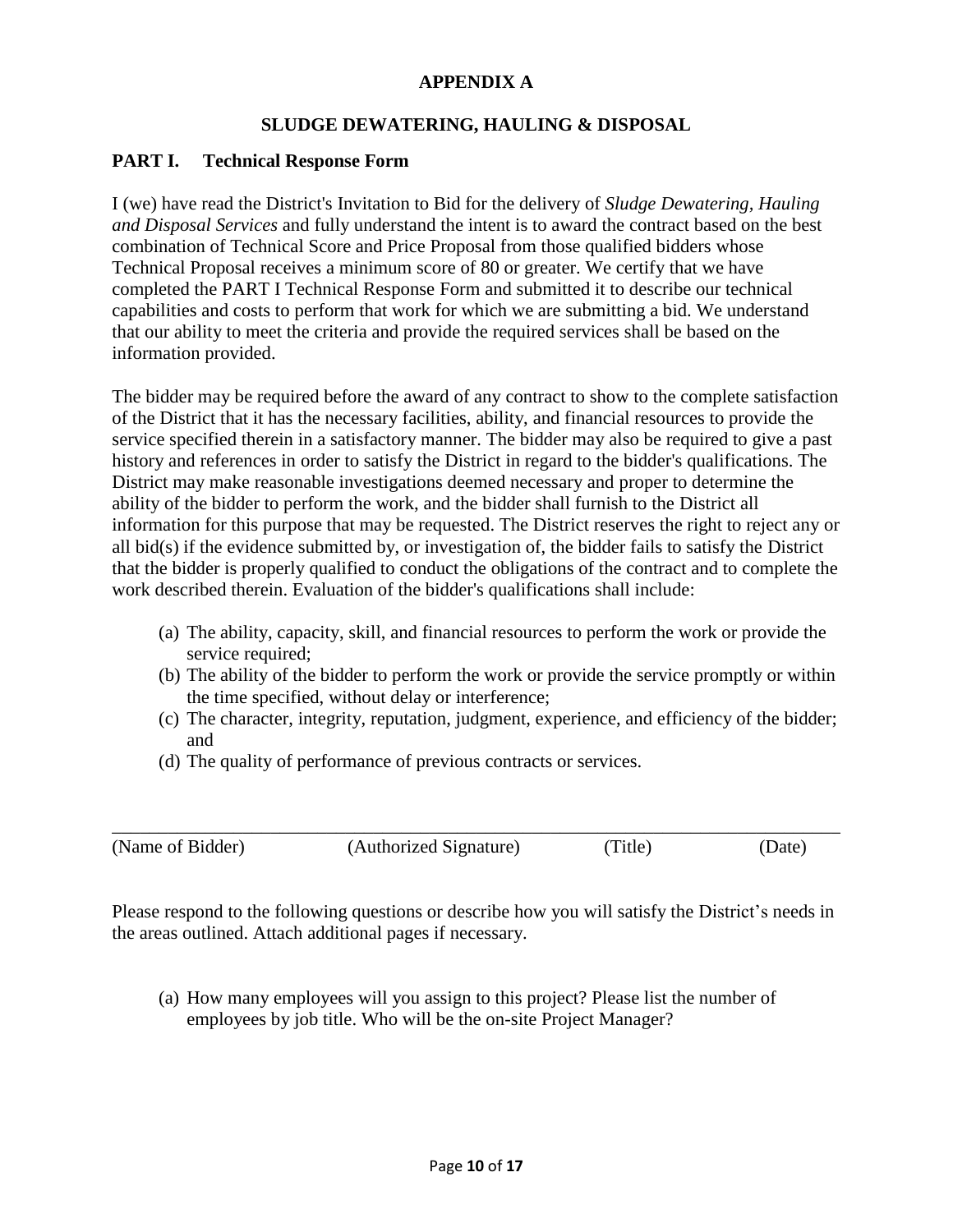(b) What is the experience of your Project Manager in performing similar work?

(c) What equipment will be used to perform the work? Please list the make and model of the equipment (e.g., trucks, generators, de-watering equipment, etc.) to be used on the project.

(d) Please describe your company's experience performing the scope of work provided in this RFP. How many years has your company been doing this type of work?

(e) Can you complete the described work in fifteen (15) working days or less? If not, how long will it take you to complete the work?

(f) What will be your work schedule? Please provided a daily schedule and an estimated time of completion. The District will make the Treatment Plant available from 6:30 AM until 8:00 PM Monday thru Friday and weekends by mutual agreement.

(g) Can you meet all of the attached *Mandatory Qualifying Criteria* if awarded this contract?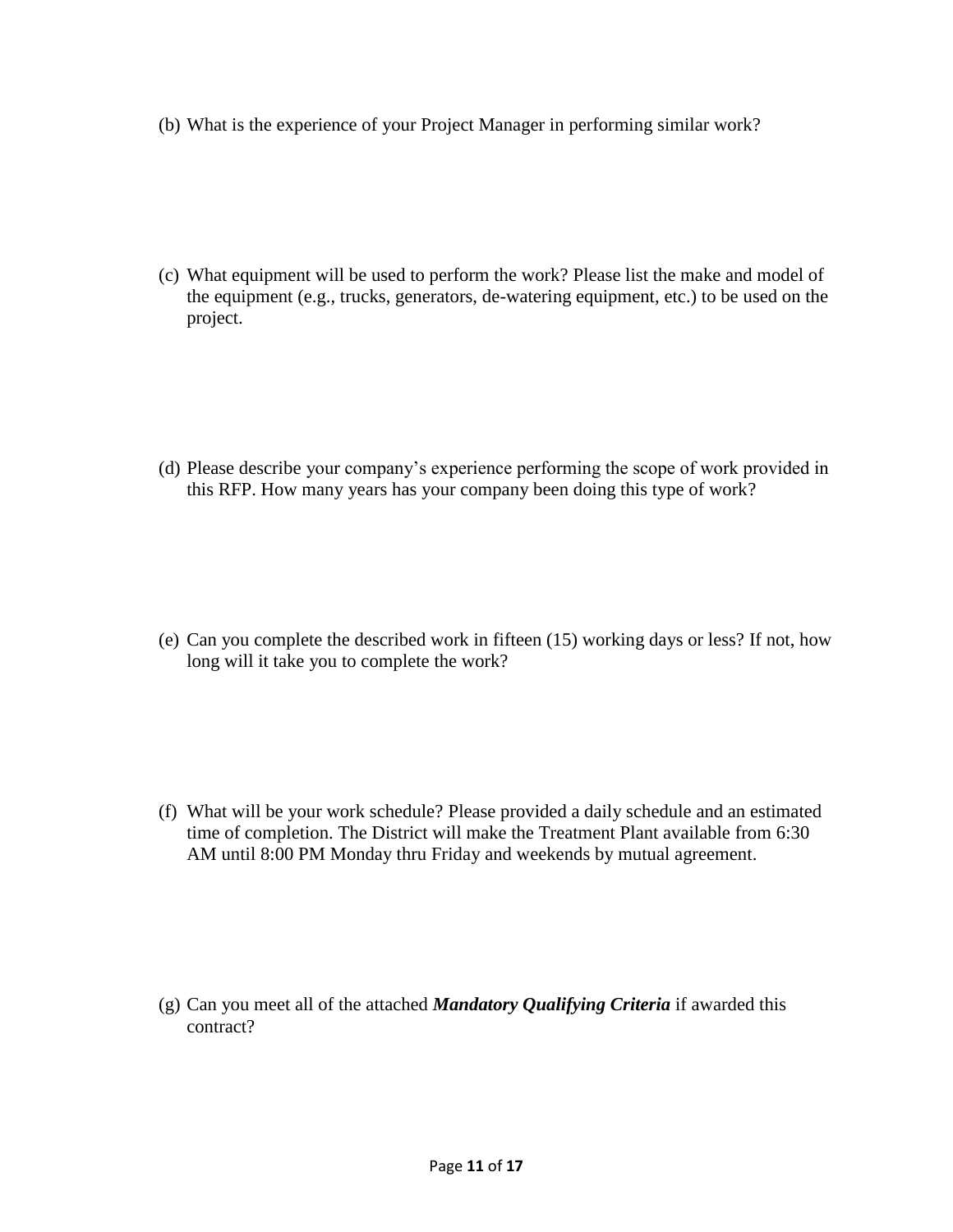## **Mandatory Qualifying Criteria**

In order to qualify for consideration for award, each bidder must meet the following criteria:

#### INSURANCE REQUIREMENTS

Contractor shall carry and maintain during the life of this Agreement, such public liability, property damage and contractual liability insurance and workers' compensation insurance as specified below:

A. Public Liability and Property Damage Insurance. Contractor shall furnish public liability and property damage insurance which includes, but is not limited to, personal injury, property damage, losses relating to independent contractors, products and equipment, explosion, collapse, and underground hazards in a minimum amount of not less than a combined single limit of One Million Dollars (\$1,000,000.00) for one or more persons injured and property damaged in each occurrence.

The public liability and property damage insurance furnished by Contractor shall also name District as an additional insured and shall directly protect, as well as provide the defense for District, its officers, agents and employees, as well as Contractor, all subcontractors and suppliers, if any, from all suits, actions, damages, losses or claims of every type and description to which they may be subjected by reason of, or resulting from Contractor's operations in the performance of the work pursuant to this Agreement, and all insurance policies shall so state. Said insurance shall also specifically cover the contractual liability of Contractor. Said insurance shall also specify that it acts as primary insurance.

If Contractor fails to maintain such insurance, District may declare a default in the performance of this Agreement.

B. Workers' Compensation Insurance. Contractor shall be permissibly self-insured or shall carry full workers' compensation insurance coverage for all persons employed, either directly or through subcontractors, in conducting the work contemplated by this Agreement, in accordance with the Workers' Compensation Act contained in the Labor Code of the State of California.

By execution of this Bid, Contractor certifies as follows:

"I am aware of the provisions of Section 3700 of the Labor Code which require every employer to be insured against liability for workers' compensation or to undertake self-insurance in accordance with the provisions of that Code, I will comply with such provisions before commencing the performance of the work of this contract."

Within ten (10) days of award of bid Contractor agrees to furnish a certificate or certificates substantiating the fact that it has taken out the insurance set forth above for the period covered by the contract. Each such certificate shall bear an endorsement precluding the cancellation or reduction in coverage of any policy covered by such certificate before the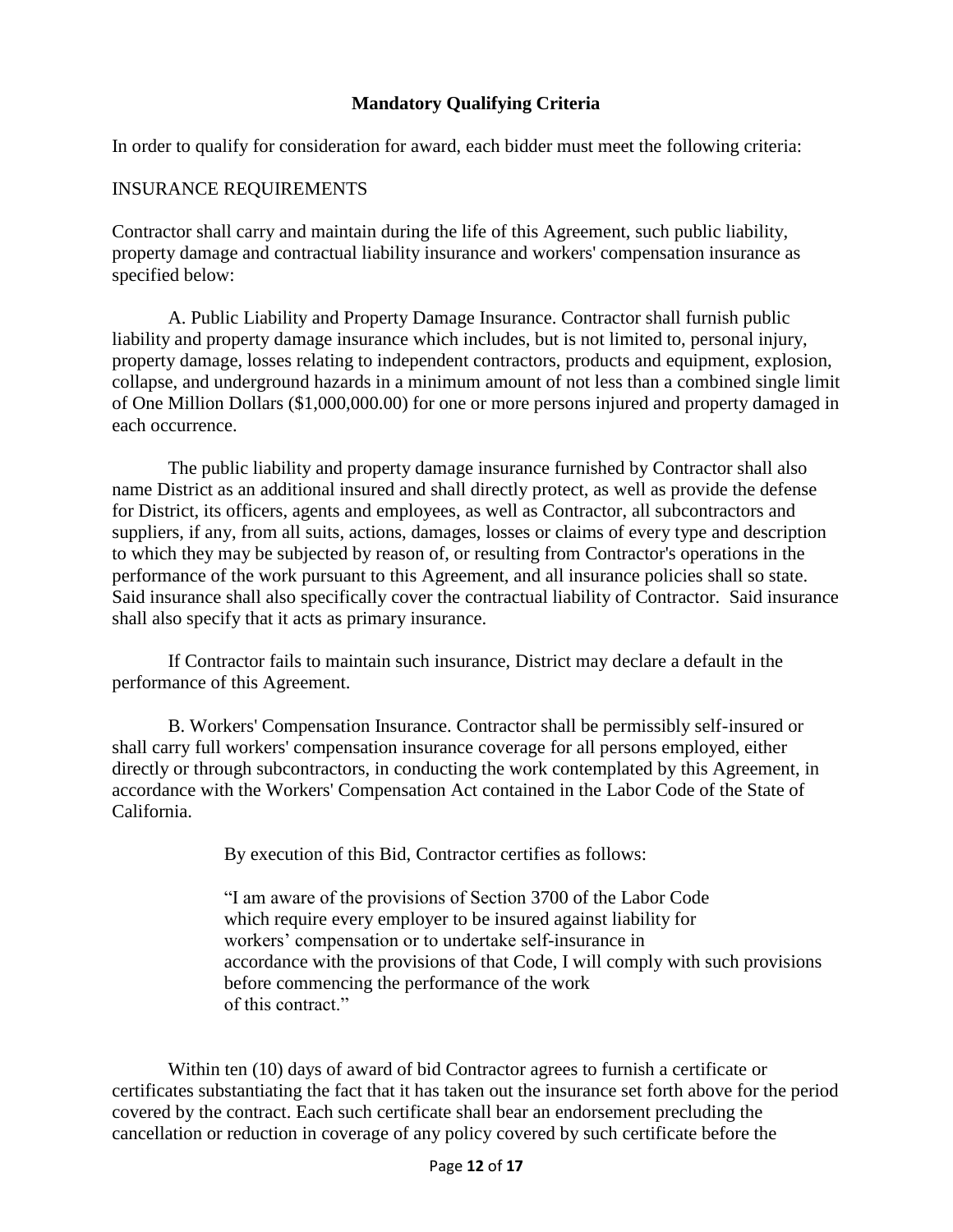expiration of thirty (30) days after District shall have received notification of such cancellation or reduction.

# **Insurance Information to Be Submitted With Proposal**

Company Name Address City State Zip Phone

#### COMPLIANCE WITH PREVAILING WAGE REQUIREMENTS

Pursuant to the provisions of Articles 1 and 2 of Chapter 1, Part 7, Division II of the Labor Code of the State of California, not less than the general prevailing rate of per diem wages, and not less than the general prevailing rate of per diem wages for holidays and overtime work, for each craft, classification or type of worker needed to execute the work or any part of the work completed under this Agreement shall be paid to all workers, laborers and mechanics employed in the execution of said work by Contractor or by any sub-contractor doing or contracting to do any part of the work contemplated by this Agreement. However, hauling bio-solids off-site to farmland shall not require prevailing wages as ruled by the Director of DIR in April 2006:

> This constitutes the determination of [Public Works No. 2005-009] under California's prevailing wage laws and is made pursuant to Title 8, California Code of Regulations, section 16001(a). Based on my review of the facts of this case and an analysis of the applicable law, it is my determination that the hauling of biosolids from a water treatment facility and the application of the hauled biosolids to farmland as soil amendment is not public work subject to the payment of prevailing wage. $<sup>1</sup>$ </sup>

<sup>1</sup>Rea, John. "Public Works Case No. 2005–009." *Department of Industrial Relations*, 21 Apr. 2006, www.dir.ca.gov/oprl/coverage/year2006/2005-009.pdf.

The appropriate determination of the Director of the California Department of Industrial Relations is filed with, and available for inspection, at the office of the District Administrator.

Pursuant to Labor Code Section 1775, Contractor shall forfeit, as a penalty to the District, an amount of not more than Two Hundred Dollars (\$200.00) for each calendar day, or portion thereof, for each worker paid less than the stipulated prevailing rates for any work done pursuant to this Agreement by Contractor or any subcontractor working under Contractor. The amount of the penalty shall be determined by the Labor Commissioner and shall be based on consideration of the Contractor's mistake, inadvertence, or neglect in failing to pay the correct rate of prevailing wages, the previous record of the Contractor in meeting his or her prevailing wage obligations, or Contractor's willful failure to pay the correct rate of prevailing wages. In addition to said penalty, the difference between such prevailing wage rates and the amount paid to each worker for each calendar day or portion thereof for which each worker was paid less than the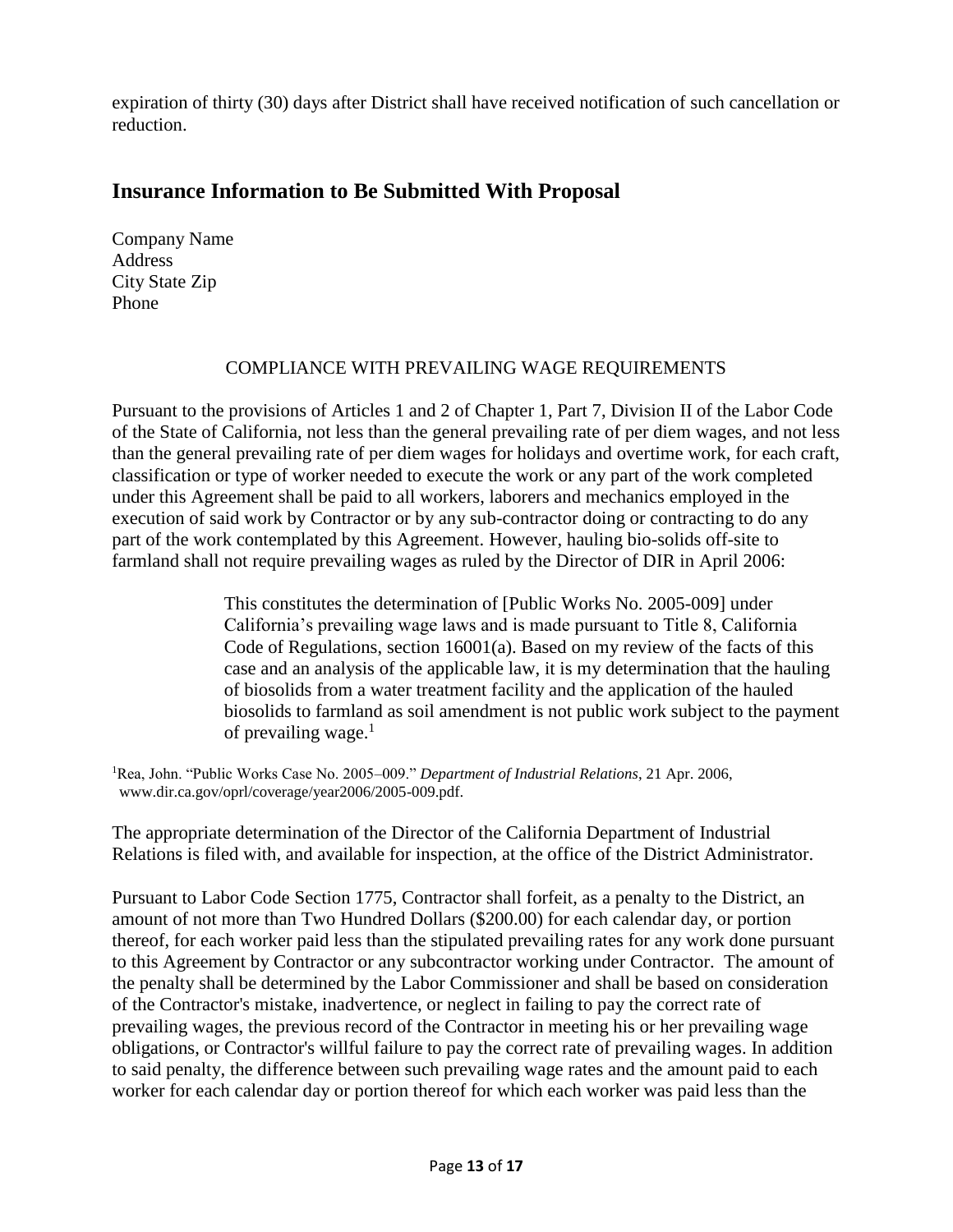prevailing wage rate shall be paid to each worker by the Contractor. Contractor shall post, at each job site, a copy of such prevailing rate of per diem wages as determined by the Director of the California Department of Industrial Relations.

Contractor and each subcontractor under Contractor shall keep an accurate payroll record showing name, address, social security number, work classification, straight-time and overtime hours worked each day and week, and the actual per diem wages paid to each person certified in a trade or a craft, for each apprentice, worker, or other employee of Contractor or subcontractor performing a part of the work contemplated by this Agreement. Contractor shall provide or make available for inspection, a certified copy of such payroll records as specified in Section 1776 of the Labor Code of the State of California. Attention is directed to Section 1777.5 of the Labor Code of the State of California concerning the employment of apprentices, and Contractor is required to comply with the provisions of that section.

## COMPLIANCE WITH SB 854 REQUIREMENTS

SB 854 (Stat. 2014, chapter 28) made several changes to the laws governing how the Department of Industrial Relations (DIR) monitors compliance with prevailing wage requirements on public works projects. The District is required to notify DIR when awarding a contract for a public works project, using the online PWC-100 form. This requirement, found in Labor Code Section 1773.3, now applies to all public works projects.

An awarding body may not accept a bid or enter into a contract for public work with an unregistered contractor.

No contractor or subcontractor may be listed on a bid proposal for a public works project (submitted on or after March 1, 2015) unless registered with the Department of Industrial.

Relations pursuant to Labor Code section 1725.5 [with limited exceptions from this requirement for bid purposes only under Labor Code section 1771.1(a)]. No contractor or subcontractor may be awarded a contract for public work on a public works project (awarded on or after April 1, 2015) unless registered with the Department of Industrial Relations pursuant to Labor Code section 1725.5. This project is subject to compliance monitoring and enforcement by the Department of Industrial Relations.

Effective July 1, 2017 the requirement to furnish electronic certified payroll records to the Labor Commissioner applies to most public works projects. All contractors and subcontractors must submit electronic certified payroll records directly to the Labor Commissioner (aka Division of Labor Standards Enforcement) using DIR's electronic certified payroll reporting system.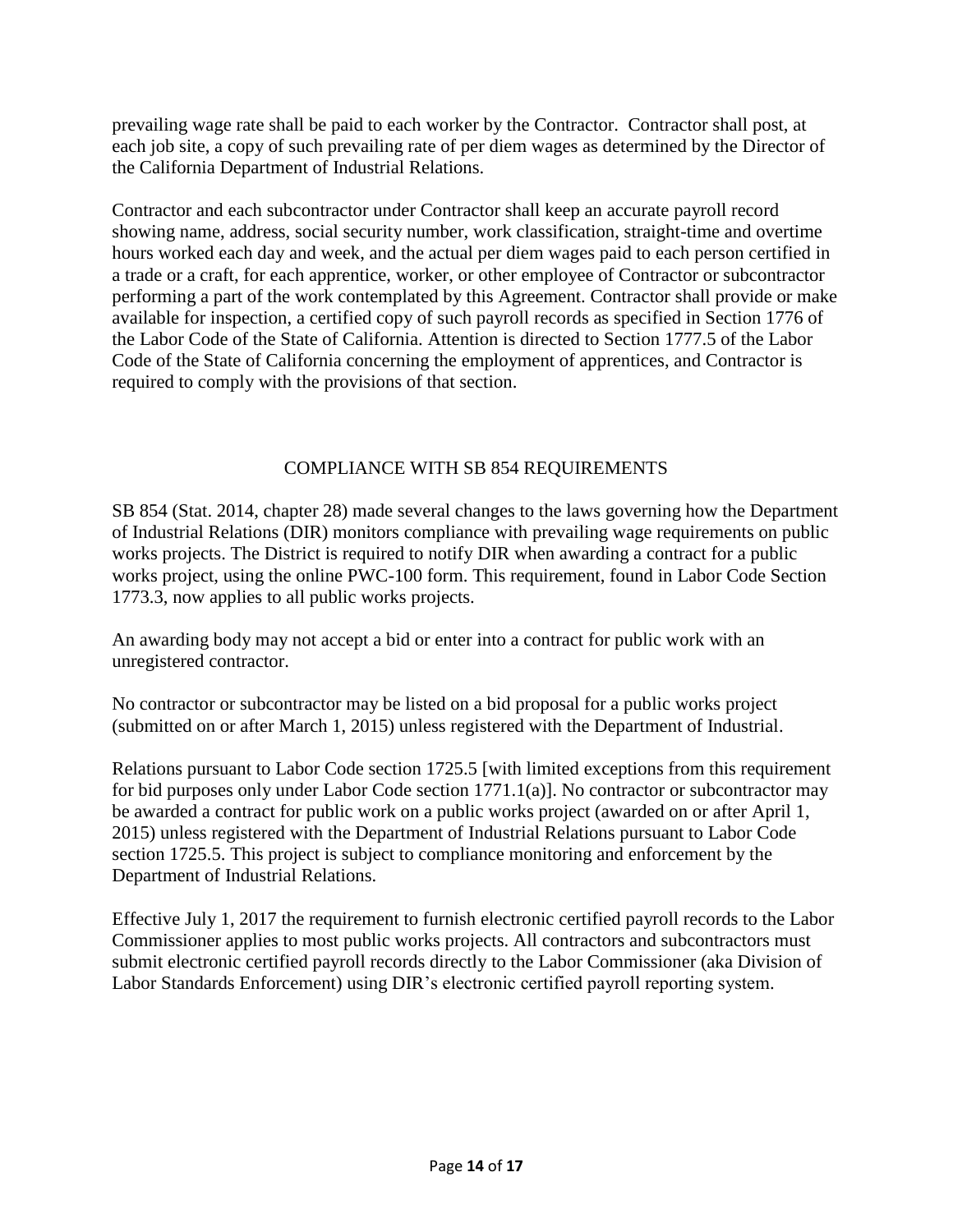#### PERFORMANCE AND PAYMENT BONDS

Contractor shall, within ten (10) days of bid award, file two (2) separate bonds with District, each made payable to District. These bonds shall be issued by a surety company authorized to do business in the State of California and shall be maintained during the entire life of this

Agreement at the expense of Contractor. One bond shall be in the amount of One Hundred Percent (100%) of the contract price set forth in this Agreement and shall guarantee the faithful performance of all aspects of this Agreement. The second bond shall be the payment bond required by Division Three, Part 4, Title 15, Chapter 7 of the Civil Code of the State of California, and shall be in the amount of One Hundred Percent (100%) of the contract price set forth in this Agreement to guarantee the payment of wages and of bills contracted for materials, supplies or equipment used in the performance of this Agreement. Any alterations made in the specifications which are a part of this Agreement or in any provisions of this Agreement shall not operate to release any surety from liability on any bond required hereunder, and the consent to make such alterations is hereby given, and any surety on said bonds hereby waives the provisions of Section 2819 of the Civil Code. Prior to beginning work under this Agreement, Contractor shall furnish a certification from the Department of Insurance evidencing the status of any and all sureties issuing the bonds required under this Agreement. Contractor further certifies and represents that said sureties are authorized to do business in the State of California and that the bonds fully comply with Civil Code Sections 3247 and 3248.

#### **List of Subcontractors**

The Subletting and Subcontracting Fair Practices Act (Government Code ''4100-4113) is incorporated herein. A sheet for listing the subcontractors, as required by the ACT, is shown on page 15.

Each bidder shall list in their technical response form:

- A. The name and location of the place of business of each subcontractor who will perform work or labor or render services to the prime contractor, or subcontractor licensed by the State of California who, under subcontract to the prime contractor, specially provides services for a portion of the work in the specifications, in an amount in excess of one half of one percent of the prime contractor's total bid.
- B. The portion of the work which shall be done by each such contractor. Only one subcontractor shall be listed for each portion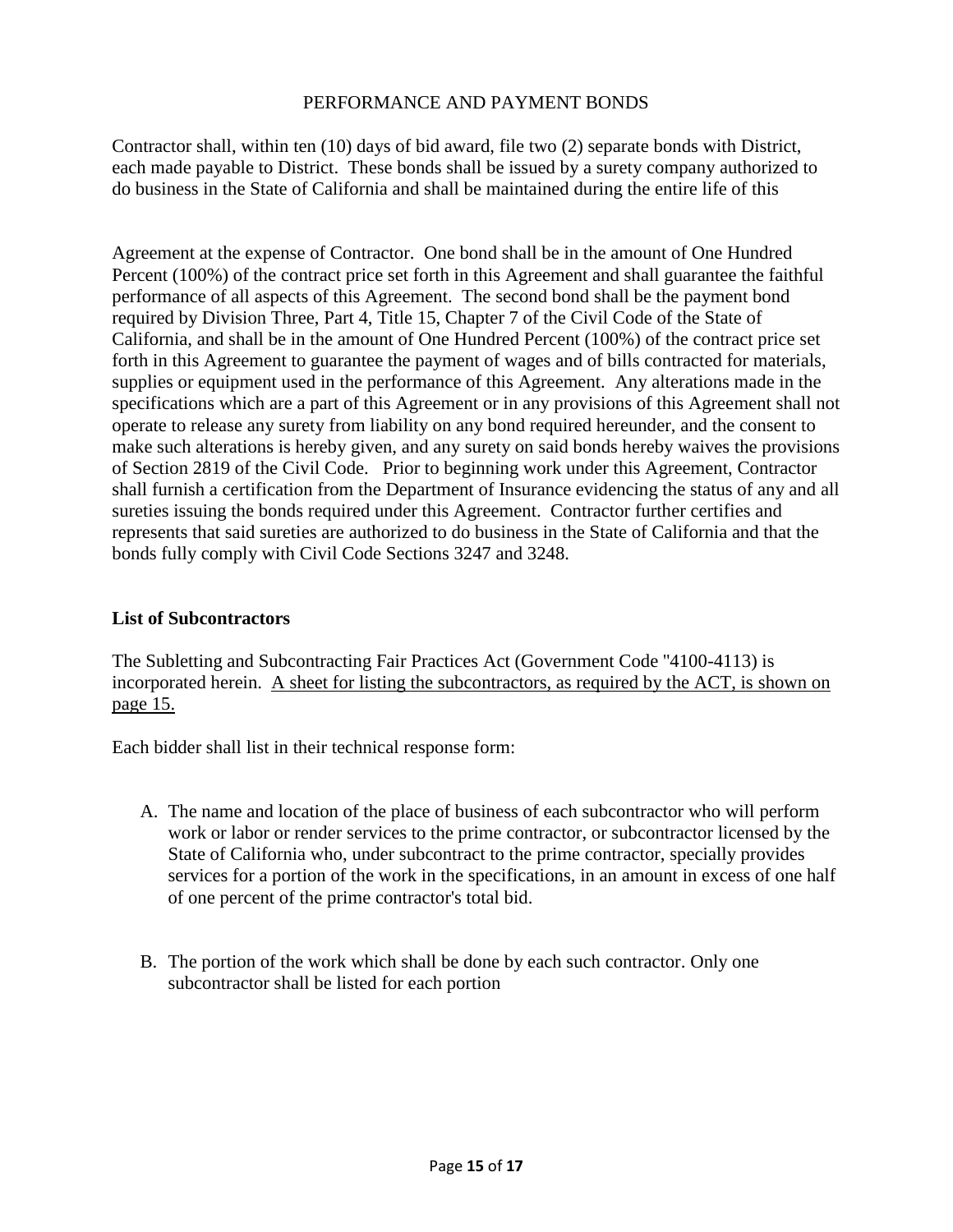# **List of Subcontractors**

The subletting and Subcontracting Fair Practices Act (Government Code 4100-4113) is incorporated herein. Only one subcontractor shall be listed for each portion.

**Business Name:** 

Address:

**Contact Person & Title:** 

Description of work which shall be done by such contractor: